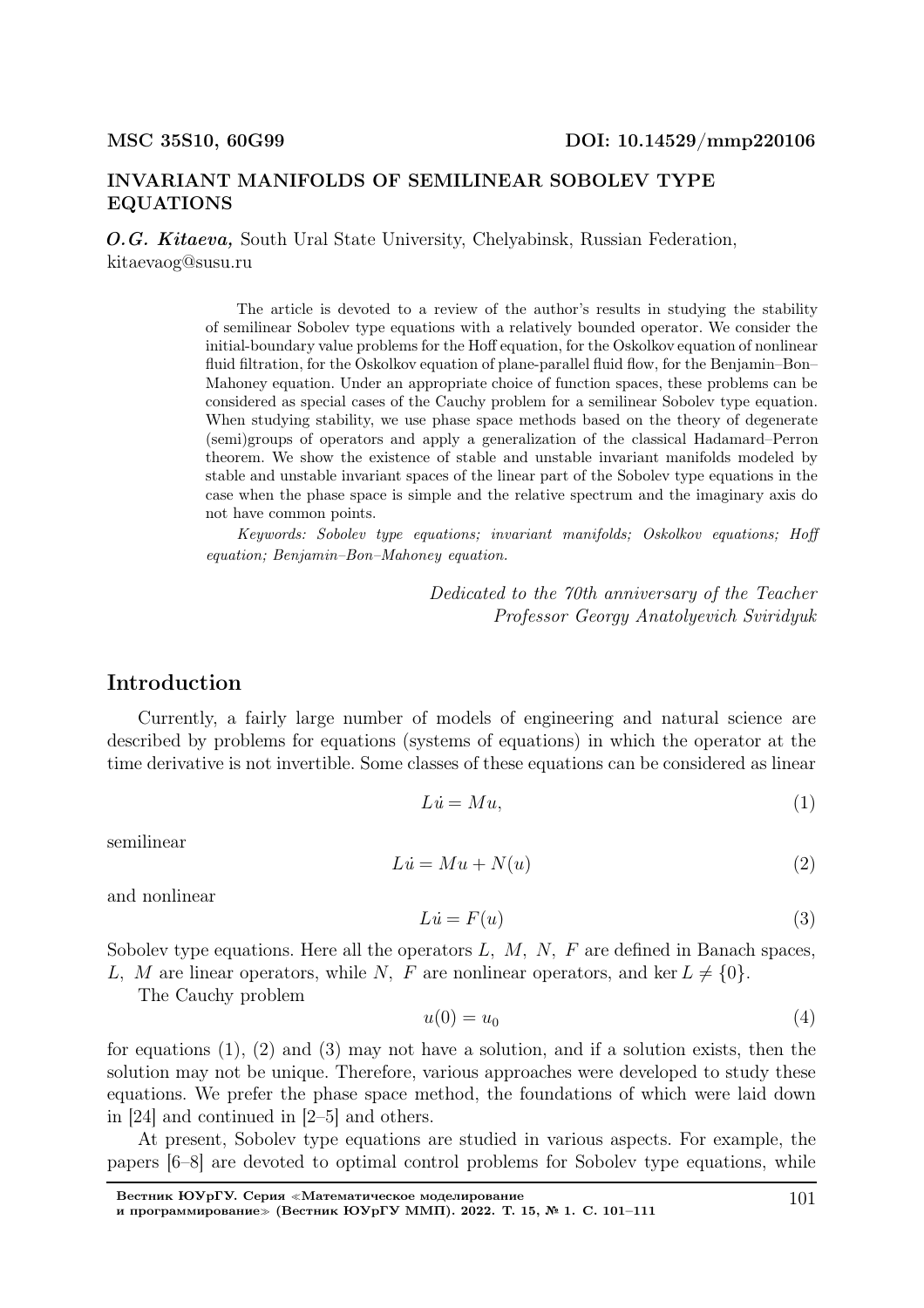the solvability of a multipoint initial-final value problem for a Sobolev-type equation is considered in [39], and Sobolev type equations in spaces of differential forms are studied in [17]. In the works [11–14], high-order Sobolev type equations are studied. The solvability of the Cauchy problem and the Showalter–Sidorov problem for a linear Sobolev type equation in spaces of "noises" was studied in [1] in the case of  $(L, p)$ -sectoriality of the operator M and in [2] in the case of  $(L, p)$ -radiality of the operator M. A stochastic linear Sobolev type equation on a manifold is considered in [17, 18] and in quasi-Banach spaces – in [38]. In the paper [3], a multipoint initial-finite value problem for a stochastic Sobolev type equation is studied. The paper [23] is devoted to dynamical measurements in spaces of "noises".

This article is of a survey nature and contains results on the local stability of semilinear Sobolev type equations, which we formulate using the concepts of stable and unstable invariant manifolds. In the study, first of all, we use the phase space method. Here we define the set of initial values  $u_0$  for which there exists a unique local solution to problem  $(1)$ ,  $(4)$  or a solution to problem  $(2)$ ,  $(4)$ . Then it is assumed that the given set (called the phase space) is a simple smooth manifold in a neighborhood of some point  $u_0$ . In this case, by virtue of the Cauchy theorem, problem (2), (4) (and, as a special case, problem (1), (4)) has a unique solution. Second, due to the assumptions about the simplicity of the phase space, we transfer the results of the classical Hadamard–Perron theorem to equation (2).

In this paper, we review the results, which are a continuation of the results on the stability of equations of the form (2) in the case of  $(L, p)$ -boundedness of the operator M, see [30]. The article consists of Introduction, five sections and References. Section 1 considers the construction of projectors, the splitting of spaces, and the actions of operators on these spaces; in addition, conditions for the existence of invariant spaces of equation (1) and invariant manifolds of equation (2) are indicated. The next four sections are devoted to applications of the results of Section 1. Namely, results on the existence of stable and unstable invariant manifolds of the Hoff equation are presented in Section 2; of the Oskolkov equation for nonlinear filtration – in Section 3; of the Oskolkov equation for a plane-parallel fluid flow – in Section 4; of the Benjamin–Bona–Mahoney equation — in Section 5.

## 1. Invariant Manifolds of Sobolev Type Equations

Consider the operators L,  $M \in \mathcal{L}(\mathfrak{U}; \mathfrak{F})$ , where  $\mathfrak{U}$  and  $\mathfrak{F}$  are Banach spaces. By a *L*-resolvent set of the operator M we mean the set  $\rho^L(M)$  =  $\{\mu \in \mathbb{C} : (\mu L - M)^{-1} \in \mathcal{L}(\mathfrak{F}; \mathfrak{U})\},\$  while by a L-spectrum of the operator M we mean  $\sigma^L(M) = \mathbb{C} \setminus \rho^L(M)$ . If the set  $\sigma^L(M)$  is bounded, then the operator M is said to be a  $(L, \sigma)$ -bounded operator.

Let the operator M be  $(L, \sigma)$ -bonded. Construct the projectors

$$
P = \frac{1}{2\pi i} \int_{\gamma} (\mu L - M)^{-1} L d\mu \in \mathcal{L}(\mathfrak{U}), \quad Q = \frac{1}{2\pi i} \int_{\gamma} L(\mu L - M)^{-1} d\mu \in \mathcal{L}(\mathfrak{F}),
$$

which split the spaces  $\mathfrak{U} = \mathfrak{U}^0 \oplus \mathfrak{U}^1$  and  $\mathfrak{F} = \mathfrak{F}^0 \oplus \mathfrak{F}^1$ , where  $\mathfrak{U}^0 (\mathfrak{U}^1) = \text{ker } P (\text{im} P), \mathfrak{F}^0 (\mathfrak{F}^1) =$ ker Q (imQ), while the contour  $\gamma \subset \mathbb{C}$  bounds a domain containing  $\sigma^L(M)$ . Denote by  $L_k$  ( $M_k$ ) the restriction of L (M) on  $\mathfrak{U}^k$ ,  $k = 0, 1$ . By virtue of the splitting theorem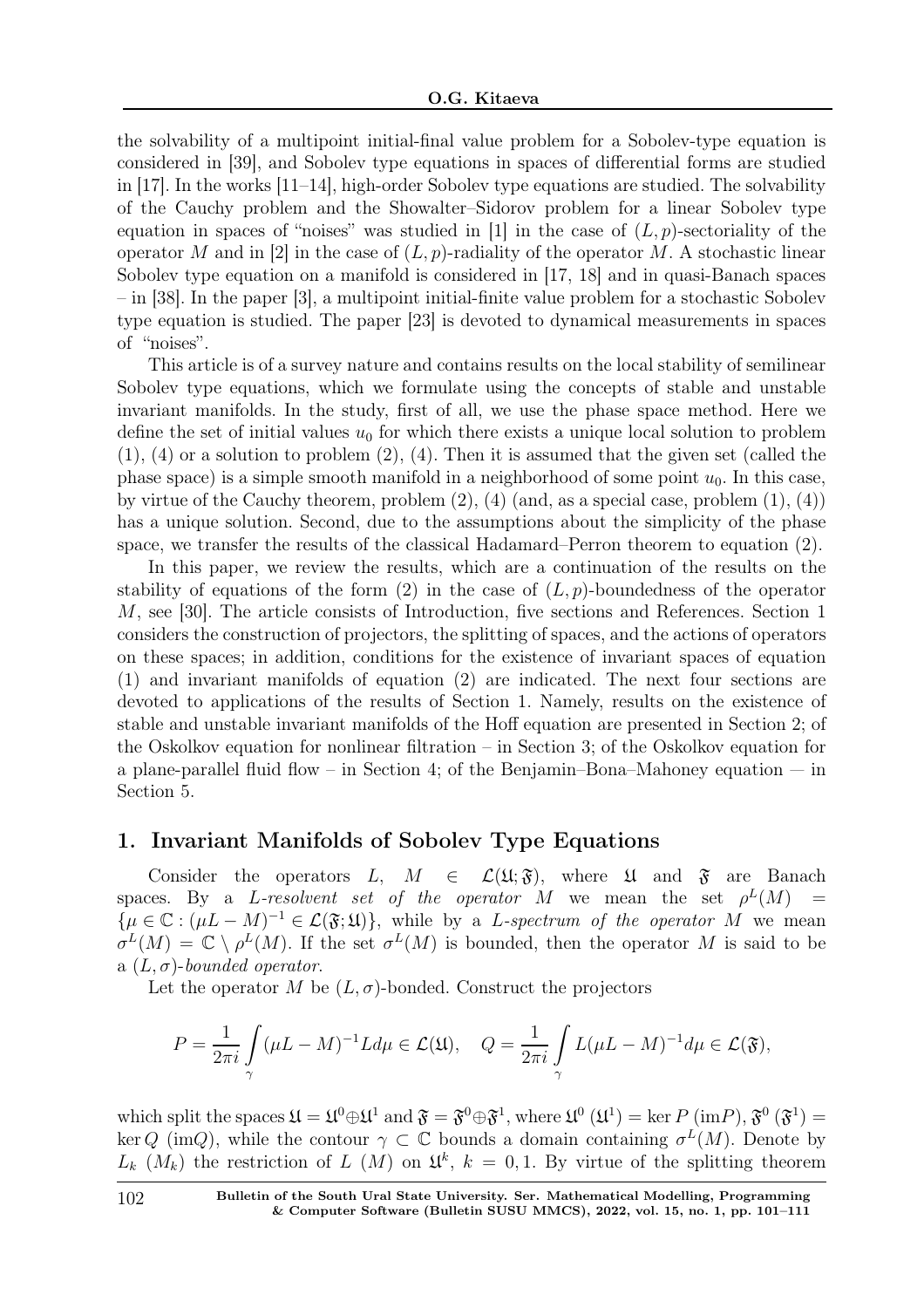(see, for example, [28]), the operators  $L_k$   $(M_k) \in \mathcal{L}(\mathfrak{U}^k; \mathfrak{F}^k)$ , there exist the operators  $M_0^{-1} \in \mathcal{L}(\mathfrak{F}^0;\mathfrak{U}^0)$  and  $L_1^{-1} \in \mathcal{L}(\mathfrak{F}^1;\mathfrak{U}^1)$ .

A vector-function  $u \in C^k((-\tau, \tau); \mathfrak{U})$ ,  $k \in \mathbb{N} \cup \{\infty\}$  satisfying equation (2) for some  $\tau \in \mathbb{R}_+$  is said to be a *solution* to this *equation*. A solution  $u = u(t)$  to equation (2) is said to be a *solution to problem* (2), (4), if equality (4) holds for some  $u_0 \in \mathfrak{U}$ .

**Definition 1.** [28] The set  $\mathfrak{P} \in \mathfrak{U}$  is said to be the phase space of equation (2), if

(i) any solution  $u = u(t)$  to equation (2) belongs to  $\mathfrak{P}$ , i.e.  $u(t) \in \mathfrak{P}$  for each  $t \in$  $(-\tau, \tau);$ 

(ii) for any  $u_0 \in \mathfrak{P}$ , there exists a unique solution  $u \in C^k((-\tau, \tau); \mathfrak{U})$ ,  $k \in \mathbb{N} \cup \{\infty\}$  to problem (2), (4).

Denote  $H = L_0^{-1}M_0 \in \mathcal{L}(\mathfrak{U}^0)$  and  $S = L_1^{-1}M_1 \in \mathcal{L}(\mathfrak{U}^1)$ . The operator M is said to be  $(L, p)$ -bounded operator, if M is  $(L, \sigma)$ -bounded operator and  $H \equiv \mathbb{O}$ ,  $p = 0$  or  $H^p \neq \mathbb{O}$ ,  $H^{p+1} \equiv \mathbb{O}$ . Consider the set

$$
\mathfrak{M} = \{ u \in \mathfrak{U} : (\mathbb{I} - Q)(Mu + N(u)) = 0 \}.
$$

**Theorem 1.** [28] Let the operator M be  $(L, p)$ -bounded,  $p \in \{0\} \cup \mathbb{N}$ , the operator  $N \in C^{k}(\mathfrak{U}, \mathfrak{F})$ , and the set  $\mathfrak{M}$  be a simple Banach  $C^{l}$ -manifold at the point  $u_{0}$ . Then, for some  $\tau \in \mathbb{R}_+$ , there exists a unique solution  $u \in C^m((-\tau, \tau); \mathfrak{M})$ ,  $m = \min\{k, l\}$ , to equation (2) passing through the point  $u_0$ .

**Definition 2.** [30] A subspace  $\mathfrak{P} \subset \mathfrak{B}$  is called an invariant space of equation (1), if, for any  $u_0 \in \mathfrak{P}$ , a solution  $u = u(t)$  to problem (1), (4) belongs to  $\mathfrak{P}$ , i.e.  $u(t) \in \mathfrak{P}$  for any  $t \in \mathbb{R}$ .

**Definition 3.** [30] Let  $\mathfrak{U}^1$  be a phase space, and  $\mathfrak{U}^{1k}$ ,  $k = 1, 2$ , be invariant spaces of equation (1), where  $\mathfrak{U}^1 = \mathfrak{U}^{11} \oplus \mathfrak{U}^{12}$ . We say that the solutions  $u = u(t)$  to equation (1) have an exponential dichotomy (e-dichotomy) if

 $(i) \|u^1(t)\|_{\mathfrak{U}} \leq N_1 e^{-\nu_1(s-t)} \|u^1(s)\|_{\mathfrak{U}} \qquad s \geq t, \quad \nu_1 > 0,$  $(iii)$   $||u^2(t)||_{\mathfrak{U}} \leq N_2 e^{-\nu_2(t-s)} ||u^2(s)||_{\mathfrak{U}} \qquad t \geq s, \quad \nu_2 > 0,$ where  $u^k \in \mathfrak{U}^{1k}$ ,  $k = 1, 2$ .

**Theorem 2.** [30] Let the operator M be  $(L, p)$ -bounded,  $p \in \{0\} \cup \mathbb{N}$  and  $\sigma^L(M) \cap \{i\mathbb{R}\} = \emptyset$ . Then the solutions  $u = u(t)$  to equation (1) have an exponential dichotomy.

Suppose that the following condition holds:

$$
\sigma^{L}(M) = \sigma^{L}_{+}(M) \bigcup \sigma^{L}_{-}(M), \quad \text{and}
$$
  
\n
$$
\sigma^{L}_{+(-)}(M) = \left\{ \mu \in \sigma^{L}(M) : \text{Re}\mu > (<)0 \right\}, \quad \sigma^{L}_{+(-)}(M) \neq \emptyset \quad (5)
$$

Then we can construct the projectors

$$
P_{l(r)} = \frac{1}{2\pi i} \int_{\gamma_{l(r)}} R^L_{\mu}(M) d\mu, \ Q_{l(r)} = \frac{1}{2\pi i} \int_{\gamma_{l(r)}} L^L_{\mu}(M) d\mu,
$$

where the contour  $\gamma_{l(r)}$  belongs to the left (right) half-plane and bounds a domain containing the part of the L-spectrum of the operator  $M$  that belongs to the given halfplane.

Вестник ЮУрГУ. Серия <sup>≪</sup>Математическое моделирование и программирование<sup>≫</sup> (Вестник ЮУрГУ ММП). 2022. Т. 15, № 1. С. 101–111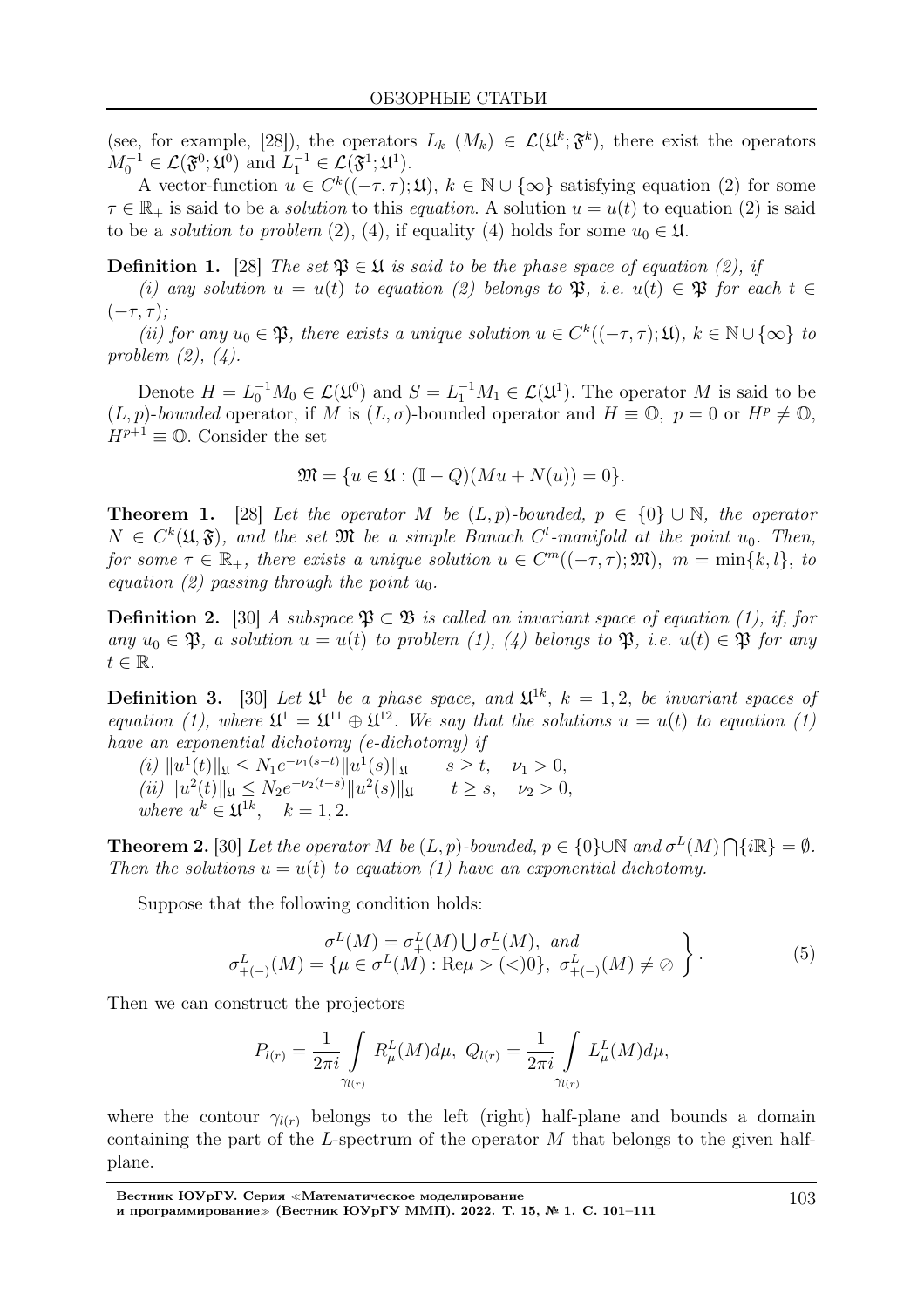**Definition 4.** [35] By a stable (unstable) invariant manifold of the equation (2) we mean the set

$$
\mathfrak{M}^{+(-)} = \{u_0 \in \mathfrak{U} : ||P_{l(r)}u_0||_{\mathfrak{U}} \leq R_1, ||u(t, u_0)||_{\mathfrak{U}} \leq R_2, t \in \mathbb{R}_{+(-)}\}
$$

such that

(i)  $\mathfrak{M}^{+(-)}$  is diffeomorphic to a closed ball in  $\mathfrak{I}^{+(-)}$ ;  $(ii)$   $\mathfrak{M}^{+(-)}$  touches  $\mathfrak{I}^{+(-)}$  at the origin; (iii) for any  $u_0 \in \mathfrak{M}^{+(-)}$  and for  $t \to +(-)\infty$ ,  $||u(t, u_0)||_{\mathfrak{U}} \to 0$ .

**Theorem 3.** [35] Let the operator M be  $(L, p)$ -bounded,  $p \in \{0\} \cup \mathbb{N}$ , condition (5) be satisfied, and the operator  $N \in C^{\infty}(\mathfrak{U}, \mathfrak{F})$  be such that  $N(0) = 0$ ,  $N'_0 = \mathbb{O}$ . Then, for some  $R_j, j = 1, 2$ , there exist stable and unstable invariant manifolds of equation (2). Moreover, if, for some  $u_0 \in \mathfrak{M}$ , we have  $||P_{l(r)}u_0||_{\mathfrak{U}} \leq R_1$  and  $||u(t, u_0)||_{\mathfrak{U}} \leq R_2$  for  $t \to +(-\infty,$  then  $u_0 \in \mathfrak{M}^{+(-)}$ .

### 2. Invariant Manifolds of Hoff Equation

Let  $\Omega \subset \mathbb{R}^n$  be a bounded domain with the boundary  $\partial\Omega$  of the class  $C^{\infty}$ . In the cylinder  $\Omega \times \mathbb{R}$ , consider the Hoff equation

$$
(\lambda + \Delta) y_t = \alpha y + \beta y^3,\tag{6}
$$

which models the buckling dynamics of an I-beam in the case of  $n = 1$  [4]. The desired function  $y = y(x, t)$ ,  $(x, t) \in \Omega \times \mathbb{R}$ , has physical meaning of the deviation of the beam from the vertical, the parameter  $\lambda \in \mathbb{R}_+$  characterizes the load, and the parameters  $\alpha$ ,  $\beta \in \mathbb{R}$  characterize the material properties.

Reduce equation (6) to equation (2). Let  $\mathfrak{U} = L_4$ ,  $\mathfrak{F} = W_2^{-1}$  (hereinafter, all function spaces are defined on the domain  $\Omega$ ). Define the operators L, M and N by the formulas

$$
\langle Lu, v \rangle = \int_{\Omega} (\lambda uv - u_{x_k} v_{x_k}) dx \quad \forall u, v \in \overset{\circ}{W}_2^1,
$$
  

$$
\langle Mu, v \rangle = \alpha \int_{\Omega} uv dx, \quad \langle N(u), v \rangle = \beta \int_{\Omega} u^3 v dx \quad \forall u, v \in L_4,
$$

where  $\langle \cdot, \cdot \rangle$  is the scalar product in  $L_2$ . For  $n \leq 4$ , the operators  $L, M \in \mathcal{L}(\mathfrak{U}; \mathfrak{F})$  due to the continuity and density of the embedding  $W_2 \hookrightarrow L_4$  and continuity of the embedding  $L_4 \hookrightarrow (L_4)^* \cong L_{\frac{3}{3}}^{\frac{4}{3}}$  $\frac{4}{3} \hookrightarrow W_2^{-1}.$ 

**Lemma 1.** [34] (i) Let  $n \leq 4$ , then, for any  $\lambda \in \mathbb{R}_+$ ,  $\alpha \in \mathbb{R} \setminus \{0\}$ , the operator M is  $(L, 0)$ -bounded;

(ii) Let  $n \leq 4$ , then, for any  $\beta \in \mathbb{R}$ , the operator  $N \in C^{\infty}(\mathfrak{U}; \mathfrak{F})$ , where  $N(0) = 0$  and  $N'_0\equiv\mathbb{O}.$ 

**Theorem 4.** [34] (i) Let  $-\lambda \notin {\lambda_k}$ ,  $\alpha\beta > 0$  and  $n \leq 4$ . Then the phase space of equation  $(6)$  coincides with the space  $\mathfrak{U}$ .

(ii) Let  $-\lambda \in {\lambda_k}$ ,  $\alpha\beta > 0$  and  $n \leq 4$ . Then the phase space of equation (6) is a simple Banach C <sup>∞</sup>-manifold

$$
\mathfrak{M} = \{ u \in \mathfrak{U} : \int_{\Omega} (\alpha + \beta u^2) u \varphi_l dx = 0, \quad \lambda_l = -\lambda \}
$$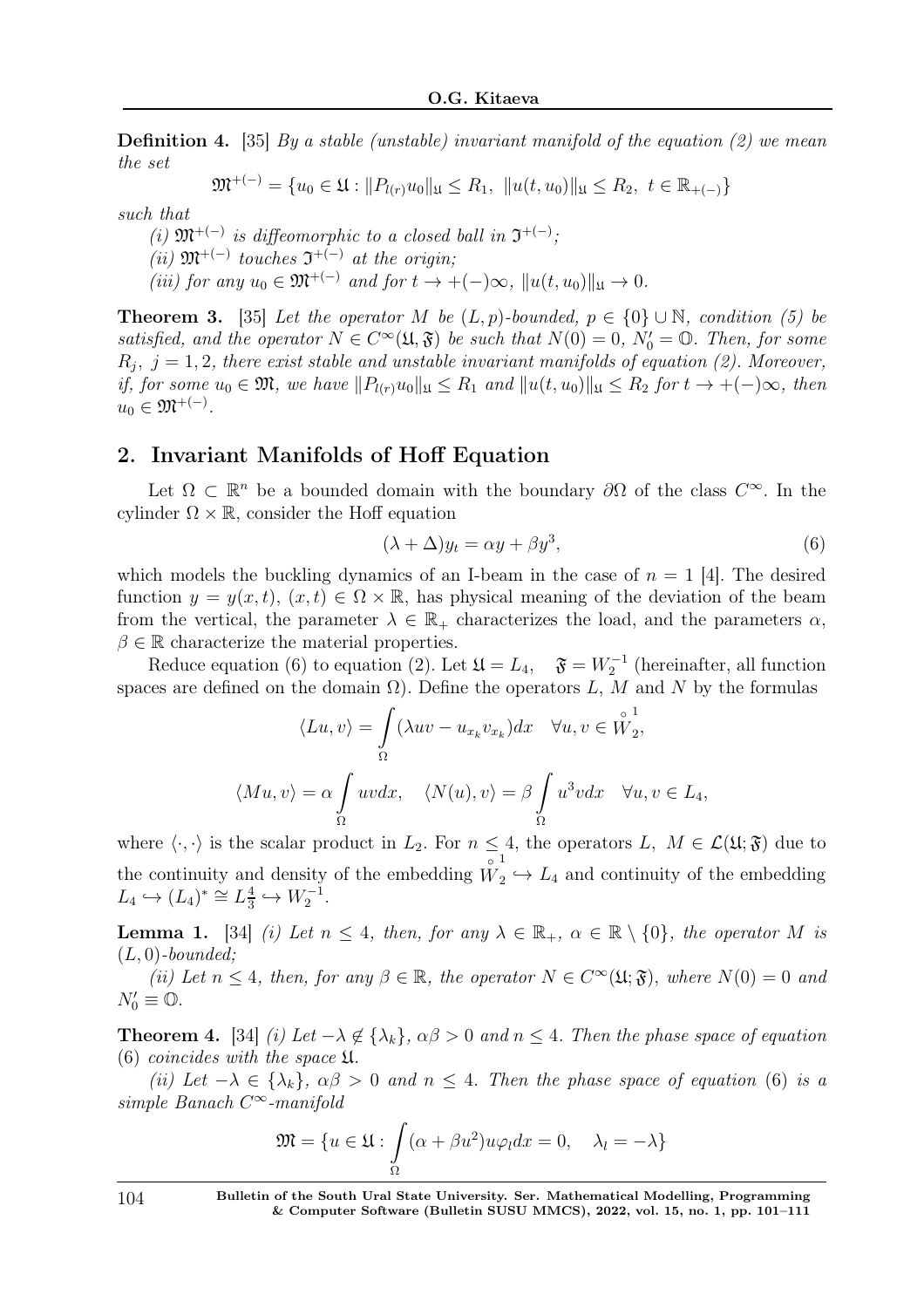modeled by the subspace  $\mathfrak{U}^1 = \{u \in \mathfrak{U} : \langle u, \varphi_l \rangle = 0, \lambda_l = -\lambda\}.$ 

The continuation of these results is the work [4], in which the question of the stability of equation (6) is studied. The paper [36] studies equation (6) on graphs, [18] deals with equation (6) on manifolds, and  $[11]$  — in spaces of random **K**-values.

**Theorem 5.** [4] Let  $n \leq 4$ ,  $\alpha$ ,  $\beta$ ,  $\lambda \in \mathbb{R}_+$ . Then if

(i)  $\lambda < -\lambda_1$ , then, in a neighborhood of the zero point, equation (6) has only a stable invariant manifold, which coincides with  $\mathfrak{M}$ ;

(ii)  $-\lambda_1 < \lambda$ , then, in a neighborhood of the zero point, equation (6) has the finitedimensional unstable invariant manifold  $\mathfrak{M}^u$ , dim  $\mathfrak{M}^u = \max\{\lambda_l : -\lambda_l \leq \lambda\}$ , and the infinite-dimensional stable invariant manifold  $\mathfrak{M}^s$ , codim  $\mathfrak{M}^s = \dim \mathfrak{M}^u + \dim \ker L$ .

# 3. Invariant Manifolds of Oskolkov Equation of Non-Linear Filtration

The non-classical equation

$$
(\mathbb{I} - \mathbf{a}\Delta)g_t = \nu \Delta g - |g|^{p-2}g, \ p \ge 2,\tag{7}
$$

describes dynamics of the pressure of an incompressible viscoelastic fluid filtering in a porous medium [13]. The parameters  $\infty$ ,  $\nu$  characterize elastic and viscous fluid properties, respectively. Let  $\Omega \subset \mathbb{R}^n$  be a bounded domain with the boundary  $\partial\Omega$  of the class  $C^{\infty}$ . Reduce equation (7) defined in the cylinder  $\Omega \times \mathbb{R}$  to semilinear Sobolev type equation (2) defined in the Banach spaces  $\mathfrak U$  and  $\mathfrak F$ . Let  $\mathfrak U$  = ◦ W 1  $\mathfrak{F}$ ,  $\mathfrak{F} = W_2^{-1}$ . Define the operators L, M and N by the formulas

$$
\langle Lu, v \rangle = \int_{\Omega} (uv + \mathfrak{w}u_{x_i}v_{x_i}) dx, \langle Mu, v \rangle = -\nu \int_{\Omega} u_{x_i}v_{x_i} dx,
$$

$$
\langle N(u), v \rangle = -\int_{\Omega} |u|^{p-2}uv dx, \ u, v \in \mathfrak{U}.
$$

For  $n > 3$ ,  $2 \le p \le 4/(n-2)+2$ , the operators L,  $M \in \mathcal{L}(\mathfrak{U}; \mathfrak{F})$ , the operator  $N : \mathfrak{U} \to \mathfrak{F}$ .

**Lemma 2.** [32] (i) For  $n \geq 3$  and  $2 \leq p \leq 4/(n-2)+2$ , the operator M is  $(L, 0)$ -bounded; (ii) the operator  $N \in C^1(\mathfrak{U}; \mathfrak{F}), N(0) = 0, N'_0 \equiv \mathbb{O}.$ 

Consider the set  $\mathfrak{M} \subset \mathfrak{U}$  of the form

$$
\mathfrak{M} = \left\{ \begin{array}{l} \mathfrak{U}, \text{ if } \mathfrak{B}^{-1} \notin \{\lambda_k\}; \\ \{u \in \mathfrak{U} : \langle Mu + N(u), \varphi_l \rangle = 0\}, \ \lambda_l = \mathfrak{B}^{-1} \end{array} \right\}
$$

and the space  $\mathfrak{U}^1$  of the form

$$
\mathfrak{U}^1 = \left\{ \begin{array}{l} \mathfrak{U}, \ \ \textrm{if} \ \mathrm{a}^{-1} \notin \{\lambda_k\}; \\ \{u \in \mathfrak{U} : < u, \varphi_l \geq 0\}, \ \lambda_l = \mathrm{a}^{-1} \end{array} \right\}.
$$

**Theorem 6.** [32] For any  $x \in \mathbb{R} \setminus \{0\}$ ,  $\nu \in \mathbb{R}_+$ ,  $n \geq 3$ ,  $2 \leq p \leq 4/(n-2)+2$ , the phase space of equation (7) is the set  $\mathfrak{M}$ , which is a simple Banach  $C^1$ -manifold modeled by the space  $\mathfrak{U}^1$ .

Вестник ЮУрГУ. Серия <sup>≪</sup>Математическое моделирование и программирование<sup>≫</sup> (Вестник ЮУрГУ ММП). 2022. Т. 15, № 1. С. 101–111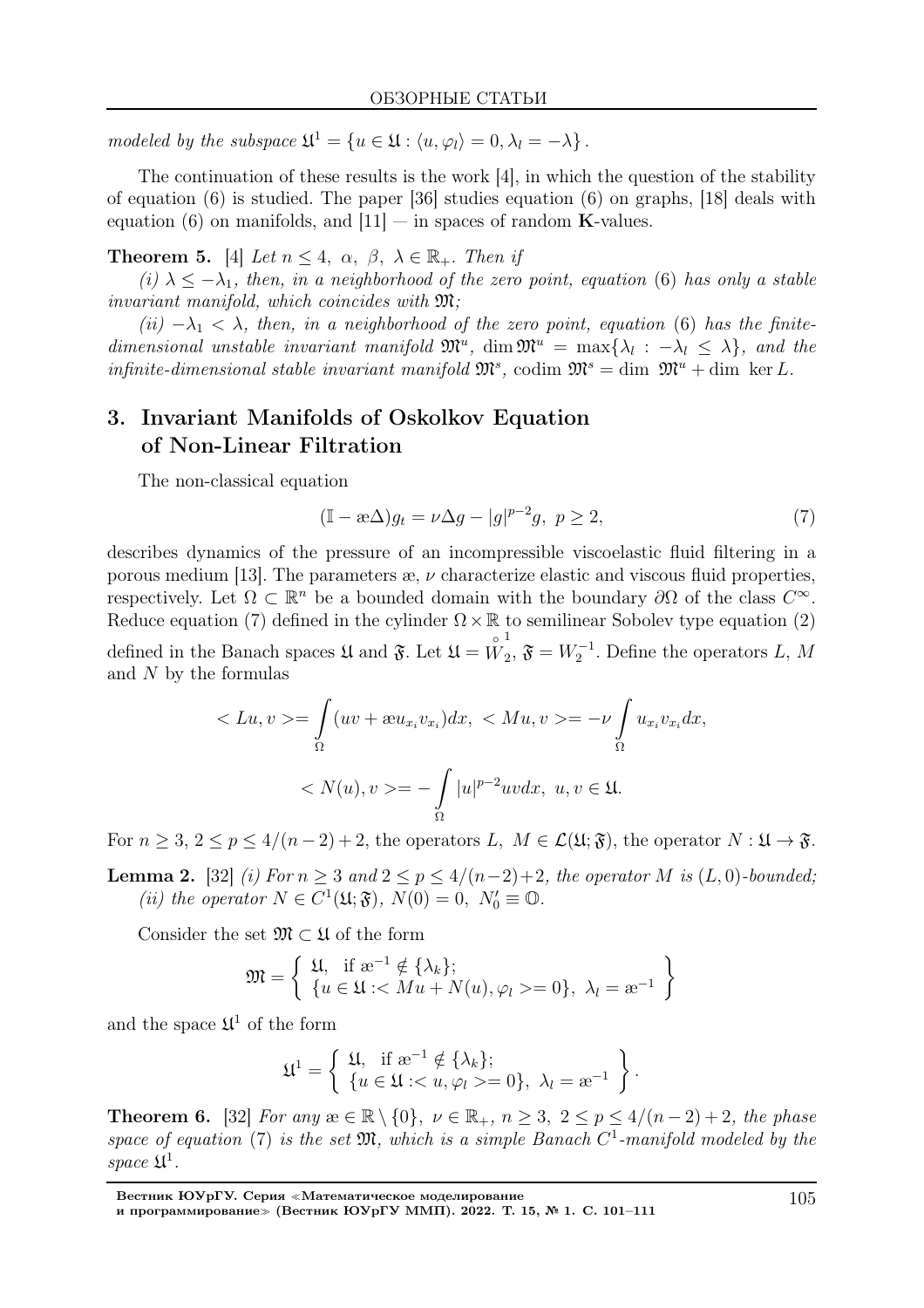**Theorem 7.** [5] For any  $x \in \mathbb{R}_+$ ,  $\nu \in \mathbb{R}_+$ ,  $n \geq 3$ ,  $2 \leq p \leq 4/(n-2)+2$ , in a neighborhood of the zero point, equation (7) has at most a finite-dimensional stable invariant manifold  $\mathfrak{M}^s\text{, } \dim\mathfrak{M}^s=\max\{l:\lambda_l^{-1}<\infty\}\text{, }$  and an infinite-dimensional unstable invariant manifold  $\mathfrak{M}^u$ , codim $\mathfrak{M}^u = \dim \mathfrak{M}^s + \dim \ker L$ .

# 4. Invariant Manifolds of Oskolkov Equation of Plane-Parallel Flow

Let  $\Omega \in \mathbb{R}^2_{(x_1,x_2)}$  be a bounded domain with the boundary  $\partial\Omega$  of the class  $C^{\infty}$ . In the cylinder  $\Omega \times \mathbb{R}$ , consider the Oskolkov equation

$$
(\lambda - \Delta)\Delta\psi_t = \nu \Delta^2 \psi - \frac{\partial(\psi, \Delta\psi)}{\partial(x_1, x_2)},
$$
\n(8)

which models a plane-parallel flow of a viscoelastic incompressible fluid [14].

In order to reduce equation  $(8)$  to equation  $(2)$ , we set

$$
\mathfrak{U} = \{ u \in W_2^4 : u(x_1, x_2) = \Delta u(x_1, x_2) = 0, \ (x_1, x_2) \in \partial \Omega \}, \ \mathfrak{F} = L_2(\Omega),
$$

and define the operators  $L, M$  and  $N$  by the formulas

$$
L: u \to (\lambda - \Delta) \Delta u, \ M: u \to \nu \Delta^2 u,
$$

$$
N: u \to -\frac{\partial(u, \Delta u)}{\partial(x_1, x_2)}.
$$

By construction,  $L, M \in \mathcal{L}(\mathfrak{U}; \mathfrak{F}).$ 

**Lemma 3.** [29] (i) For  $n \geq 3$  and  $2 \leq p \leq 4/(n-2)+2$ , the operator M is  $(L, 0)$ -bounded; (ii) the operator  $N \in C^1(\mathfrak{U}; \mathfrak{F}), N(0) = 0, N'_0 \equiv \mathbb{O}.$ 

**Theorem 8.** [29] For any  $\lambda \in \mathbb{R}$ ,  $\nu \in \mathbb{R} \setminus \{0\}$ , the phase space of equation (8) is the set

$$
\mathfrak{M} = \begin{cases} \mathfrak{U}, \ \lambda \notin \{\lambda_k\}; \\ \{u \in \mathfrak{U} : \langle Mu + N(u), \varphi_l \rangle = 0, \ \lambda = \lambda_l\}, \end{cases}
$$

which is a simple Banach  $C^{\infty}$ -manifold modeled by the space

$$
\mathfrak{U}^1 = \begin{cases} \mathfrak{U}, \ \lambda \notin \{\lambda_k\}; \\ \{u \in \mathfrak{U} : \langle u, \varphi_l \rangle = 0, \ \lambda = \lambda_l\}. \end{cases}
$$

**Theorem 9.** For any  $\lambda \in \mathbb{R}$ ,  $\nu \in \mathbb{R}_+$ , in a neighborhood of the zero point, equation (8) has a finite-dimensional unstable invariant manifold  $\mathfrak{M}^u$ , dim  $\mathfrak{M}^u = \max\{l : \lambda_l > \lambda\}$ , and an infinite-dimensional stable invariant manifold  $\mathfrak{M}^s$ , codim $\mathfrak{M}^s = \dim \mathfrak{M}^u + \dim \ker L$ .

#### 5. Invariant Manifolds of Benjamin–Bona–Mahoney Equation

The equation

$$
\lambda z_t - z_{xxt} = \nu z_{xx} - z z_x \tag{9}
$$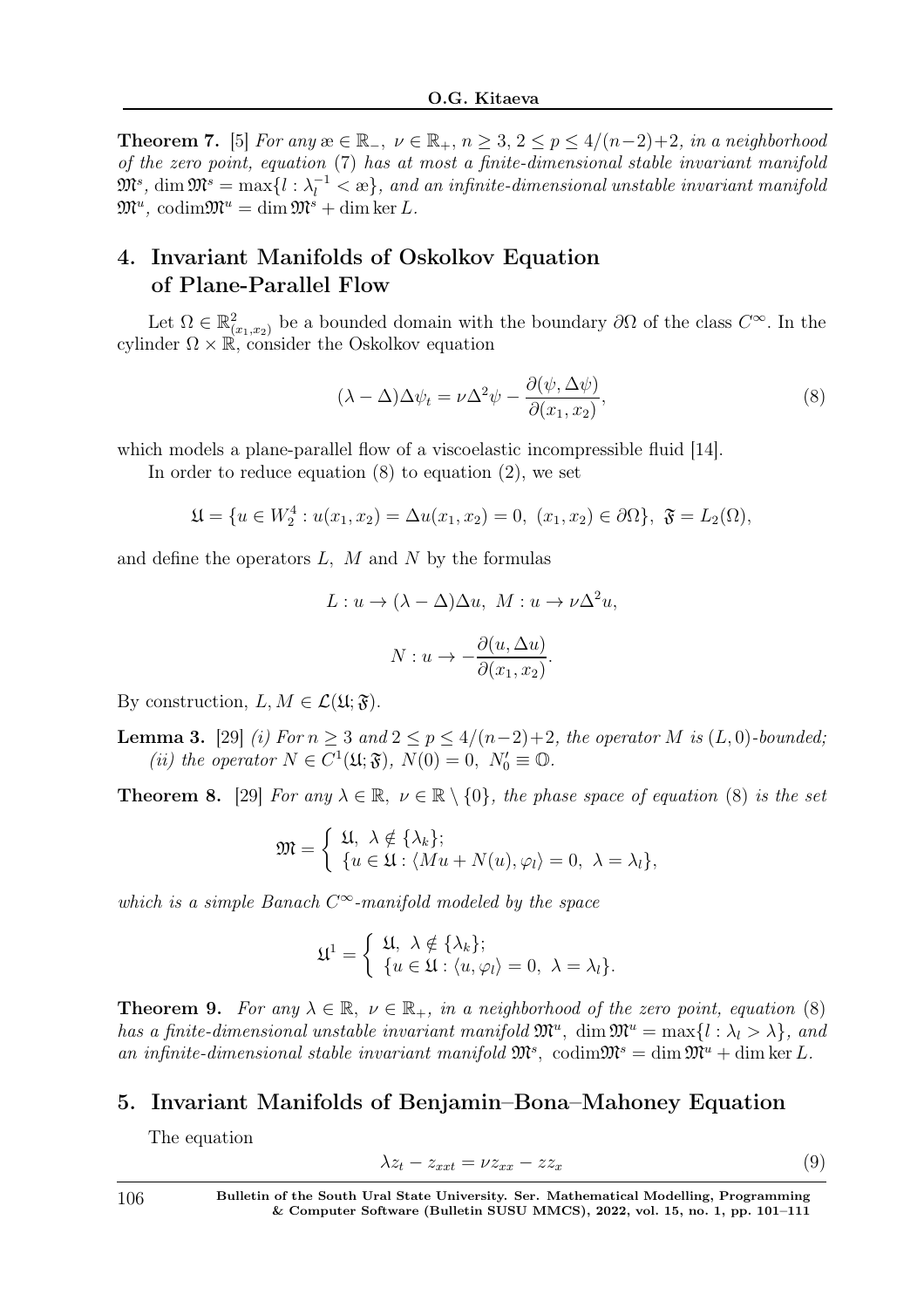models long waves in dissipative and dispersive media [15]. In order to reduce equation  $(9)$  to equation  $(2)$ , we set

$$
\mathfrak{U} = \{ u \in W_p^{l+2}(-\pi, \pi) : u(-\pi) = u(\pi) = 0 \}, \ \mathfrak{F} = W_p^l(-\pi, \pi),
$$

where  $l \in \{0\} \cup \mathbb{N}, p \in [2, +\infty)$ . Define the operators L, M, N:  $\mathfrak{U} \to \mathfrak{F}$  by the formulas

$$
L = \lambda - \frac{\partial^2}{\partial^2}, \ M = \nu \frac{\partial^2}{\partial^2}, \ N: u \to -u_x u.
$$

Since the embeddings  $\mathfrak{U} \hookrightarrow \mathfrak{F}$  are continuous, the operators  $L, M \in \mathcal{L}(\mathfrak{U}; \mathfrak{F}).$ 

**Lemma 4.** [33] (i) For any  $\lambda, \nu \in \mathbb{R} \setminus \{0\}$ , the operator M is  $(L, 0)$ -bounded. (ii) For any  $\nu, \ \lambda \in \mathbb{R} \setminus \{0\}$ , the operator  $N \in C^{\infty}(\mathfrak{U}; \mathfrak{F})$ , where  $N(0) = 0$  and  $N'_0 \equiv \mathbb{O}$ .

Construct the set  $\mathfrak{M}$  and the space  $\mathfrak{U}^1$ . In this case, they have the form

$$
\mathfrak{M} = \begin{cases} \mathfrak{U}, \ \lambda \neq -n^2; \\ \{u \in \mathfrak{U} : \int\limits_{-\pi}^{\pi} (\nu u_{xx} - u_x u) \sin lxdx = 0, \ \lambda = l^2\}, \\ \mathfrak{U}^1 = \begin{cases} \mathfrak{U}, \ \lambda \neq -n^2; \\ \{u \in \mathfrak{U} : \int\limits_{-\pi}^{\pi} u(x) \sin lxdx = 0, \ \lambda = l^2\}. \end{cases}
$$

**Theorem 10.** [33] For all  $\lambda, \nu \in \mathbb{R} \setminus \{0\}$ , the phase space of equation (9) is the union of two simple Banach  $C^{\infty}$ -manifolds modeled by the space  $\mathfrak{U}^1$ .

Therefore, it is shown that the phase space of equation (9) is the union of two connected components. In what follows, we denote by  $\mathfrak{M}$  the component of this set that contains the zero point.

**Theorem 11.** For any  $\lambda \in \mathbb{R} \setminus \{0\}$ ,  $\nu \in \mathbb{R}_+$ , in a neighborhood of the zero point, equation (9) has a finite-dimensional unstable invariant manifold  $\mathfrak{M}^s$  and an infinite-dimensional stable invariant manifold  $\mathfrak{M}^u$  modeled by the spaces  $\mathfrak{U}^s$  and  $\mathfrak{U}^u$ , respectively.

#### Conclusion

Numerical experiments on the solvability of linear stochastic Sobolev type equations are discussed in  $[19–21]$ , and on stability  $-$  in  $[9–13]$ . We intend to carry out similar studies on the stability of semilinear stochastic equations.

Acknowledgments. The author expresses his sincere gratitude to Professor G.A. Sviridyuk for setting tasks and fruitful discussions.

#### References

1. Favini A., Sviridyuk G.A., Manakova N.A. Linear Sobolev Type Equations with Relatively p-Sectorial Operators in Space of "Noises". Abstract and Applied Analysis, 2015, article ID: 69741, 8 p. DOI: 10.1155/2015/697410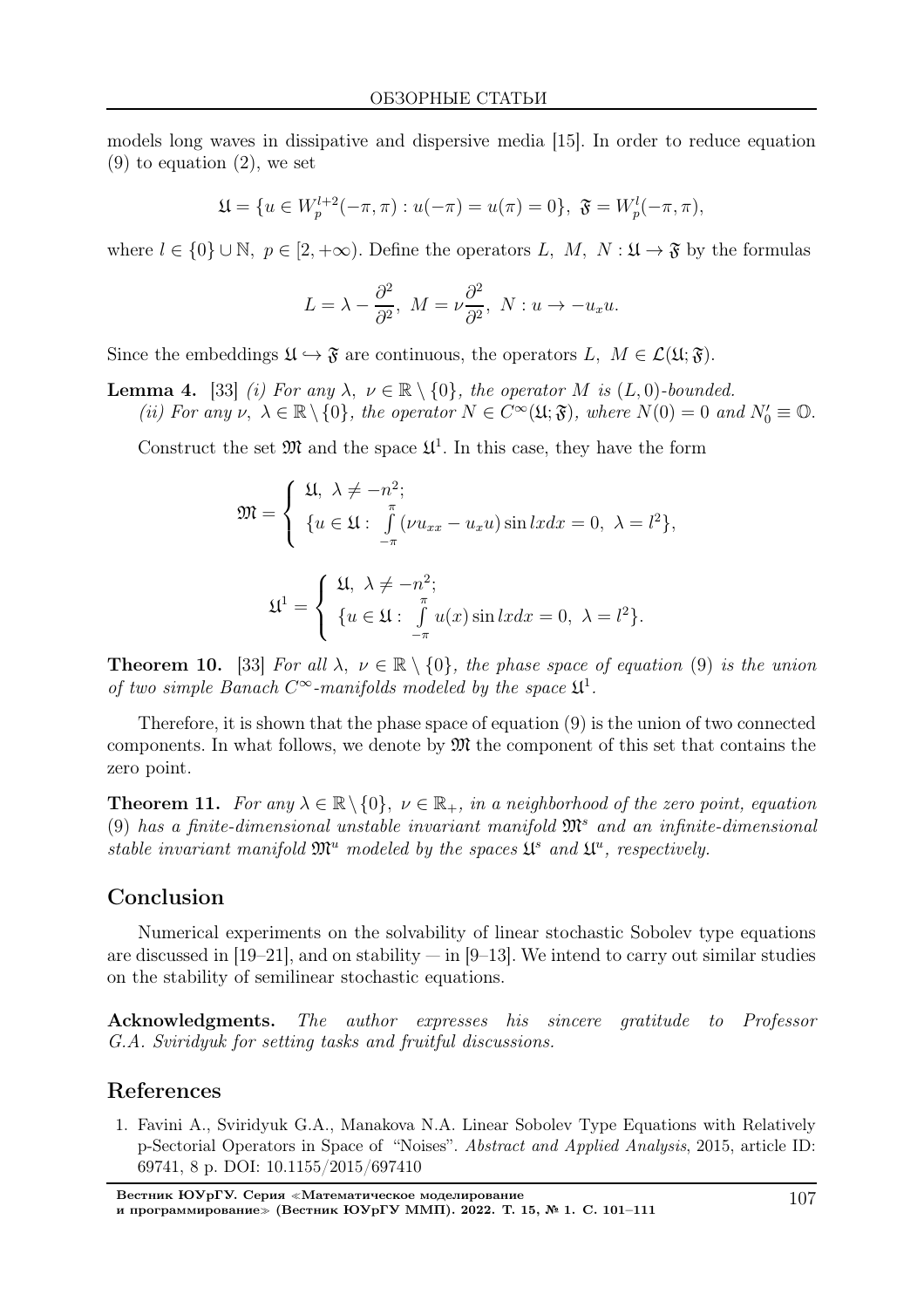- 2. Favini A., Sviridyuk G.A., Sagadeeva M.A. Linear Sobolev Type Equations with Relatively p-Radial Operators in Space of "Noises". Mediterranean Journal of Mathematics, 2016, vol. 13, no. 6, pp. 4607–4621. DOI: 10.1007/s00009-016-0765-x
- 3. Favini A., Zagrebina S.A., Sviridyuk G.A. Multipoint Initial-Final Value Problems for Dynamical Sobolev-Type Equations in the Space of "Noises". Electronic Journal of Differential Equations, 2018, vol. 2018, no. 128, pp. 1–10.
- 4. Hoff N.J. Creep Buckling. The Aeronautical Quarterly, 1956, vol. 7, no. 1, pp. 1–20.
- 5. Kitaeva O.G., Sviridyuk G.A. Stable and Unstable Invariant Manifolds of the Oskolkov Equation). International Seminar on Nonclassical Equations of Mathematical Physics Dedicated to the 60th Birth Anniversary of Professor Vladimir N. Vragov Novosibirsk, Russia, October 3–5, 2005, pp. 160–166. (in Russian)
- 6. Kitaeva O.G. Exponential Dichotomies of a Non-Classical Equations of Differential Forms on a Two-Dimensional Torus with "Noises". Journal of Computational and Engineering Mathematics, 2019, vol. 6, no. 3, pp. 26–38. DOI: 10.14529/jcem190303
- 7. Kitaeva O.G. Stable and Unstable Invariant Spaces of One Stochastic Non-Classical Equation with a Relatively Radial Operator on a 3-Torus. Journal of Computational and Engineering Mathematics, 2020, vol. 7, no. 2, pp. 40–49. DOI: 10.14529/jcem200204
- 8. Kitaeva O.G., Shafranov D.E., Sviridyuk G.A. Degenerate Holomorphic Semigroups of Operators in Spaces of K-"Noise" on Riemannian Manifolds. Semigroups of Operators – Theory and Applications. SOTA 2018. Springer Proceedings in Mathematics and Statistics. Springer, Cham, 2020, vol. 325, pp. 279–292. DOI: 10.1007978-3-030-46079-2\_16
- 9. Kitaeva O.G. Exponential Dichotomies of a Stochastic Non-Classical Equation on a Two-Dimensional Sphere. Journal of Computational and Engineering Mathematics, 2021. vol. 8, no. 1, pp. 60-67. DOI: 10.14529/jcem210105
- 10. Kitaeva O.G. Invariant Spaces of Oskolkov Stochastic Linear Equations on the Manifold. Bulletin of the South Ural State University. Series: Mathematics. Mechanics. Physics, 2021, vol. 13, no. 2, pp. 5–10. DOI: 10.14529/mmph210201
- 11. Kitaeva O.G. Invariant Manifolds of the Hoff Model in "Noise". Bulletin of the South Ural State University. Series: Mathematical Modelling, Programming and Computer Software, 2021, vol. 14, no. 4, pp. 24–35. DOI: 10.14529/mmp210402
- 12. Manakova N.A. An Optimal Control to Solutions of the Showalter–Sidorov Problem for the Hoff Model on the Geometrical Graph. Journal of Computational and Engineering Mathematics, 2014, vol. 1, no. 1, pp. 26–33.
- 13. Oskolkov A.P., Akhmatov M.M., Shchadiev R.D. Nonlocal Problems for Filtration Equations for Non-Newtonian Fluids in a Porous Medium. Journal of Soviet Mathematics, 1992, vol. 62, no. 5, pp. 2992–3004. DOI: 10.1007/BF01097498
- 14. Oskolkov A.P. Nonlocal Problems for Some Class Nonlinear Operator Equations Arising in the Theory Sobolev Type Equations. *Journal of Mathematical Sciences*, 1993, vol. 64, no. 1, pp. 724–736. DOI: 10.1007/BF02988478
- 15. Oskolkov A.P. On Stability Theory for Solutions of Semilinear Dissipative Equations of the Sobolev Type. Journal of Mathematical Sciences, 1995, vol. 77, no. 3, pp. 3225–3231. DOI: 10.1007/BF02364715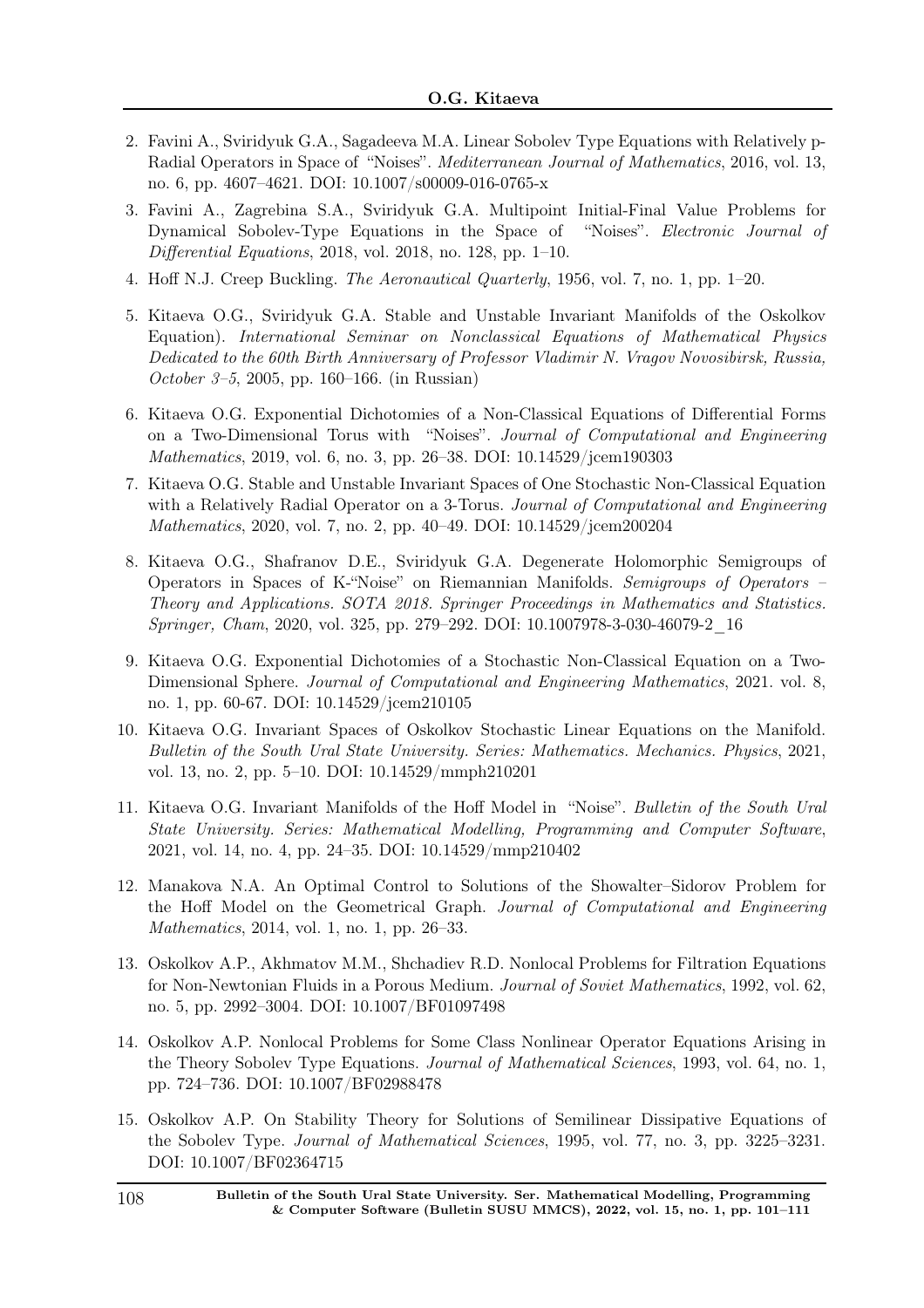- 16. Sagadeeva M.A., Zagrebina S.A., Manakova N.A. Optimal Control of Solutions of a Multipoint Initial-Final Problem for Non-Autonomous Evolutionary Sobolev Type Equation. Evolution Equations and Control Theory, 2019, vol. 8, no. 3, pp. 473–488. DOI: 10.3934/eect.2019023
- 17. Shafranov D.E. Stability of Solutions for the Linear Oskolkov System in the k-Form Spaces Defined on the Riemannian Manifold. Bulletin of the Samara State University: Natural Science Series, 2007, vol. 56, no. 6, pp. 155–161. (in Russian)
- 18. Shafranov D.E., Shvedchikova A.I. The Hoff Equation as a Model of Elastic Shell. Bulletin of the South Ural State University. Series: Mathematical Modelling, Programming and Computer Software, 2012, no. 18 (277), issue 12, pp. 77–81. (in Russian)
- 19. Shafranov D.E. Numeral Solution of the Barenblatt–Zheltov–Kochina Equation with Additive "White Noise" in Spaces of Differential Forms on a Torus. Journal of Computational and *Engineering Mathematics*, 2019, vol. 6, no. 4, pp. 31–43. DOI:  $10.14529/jcem190403$
- 20. Shafranov D.E. Numeral Solution of the Dzektser Equation with "White Noise" in Space of Smooth Differential Forms Defined on a Torus. Journal of Computational and Engineering Mathematics, 2020, vol. 7, no. 2, pp. 58–65. DOI: 10.14529/jcem200206
- 21. Shafranov D.E. Numerical Solution of the Hoff Equation with Additive "White Noise" in Spaces of Differential Forms on a Torus. Journal of Computational and Engineering Mathematics, 2021, vol. 8, no. 2, pp. 46–55. DOI: 10.14529/jcem210204
- 22. Shafranov D.E., Kitaeva O.G., Sviridyuk G.A. Stochastic Equations of Sobolev Type with Relatively p-Radial Operators in Spaces of Differential Forms. Differential Equations, 2021, vol. 57, no. 4, pp. 507–516. DOI: 10.1134/S0012266121040078
- 23. Shestakov A.L., Sviridyuk G.A., Hudyakov Yu.V. Dinamic Measurement in Spaces of "Noises". Bulletin of the South Ural State University. Series: Computer Technology, Management, Radio Electronics, 2013, vol. 13, no. 2, pp. 4–11. (in Russian)
- 24. Sviridyuk G.A. [The Manifold of Solutions of an Operator Singular Pseudoparabolic Equation]. Dokldy Akademii Nauk SSSR, 1986, vol. 289, no. 6, pp. 1315–1318. (in Russian)
- 25. Sviridyuk G.A. On the Variety of Solutions of a Certain Problem of an Incompressible Viscoelastic Fluid. Differential Equations, 1988, vol. 24, no. 10, pp. 1846–1848.
- 26. Sviridyuk G.A. A Problem for the Generalized Boussinesq Filtration Equation. Soviet Mathematics (Izvestiya VUZ. Matematika), 1989, vol. 33, no. 2, pp. 62–73.
- 27. Sviridyuk G.A. Solvability of a Problem of the Thermoconvection of a Viscoelastic Incompressible Fluid. Soviet Mathematics (Izvestiya VUZ. Matematika), 1990, vol. 34, no. 12, pp. 80–86.
- 28. Sviridyuk G.A. On the General Theory of Operator Semigroups. Russian Mathematical Surveys, 1994, vol. 49, no. 4, pp. 45–74. DOI: 10.1070/RM1994v049n04ABEH002390
- 29. Sviridyuk G.A., Yakupov M.M. The Phase Space of the Initial-Boundary Value Problem for the Oskolkov System. Differential Equations, 1996, vol. 32, no. 11, pp. 1535–1540.
- 30. Sviridyuk G.A., Keller A.V. Invariant Spaces and Dichotomies of Solutions of a Class of Linear Equations of Sobolev Type. Russian Mathematics, 1997, vol. 41, no. 5, pp. 57–65.

Вестник ЮУрГУ. Серия <sup>≪</sup>Математическое моделирование и программирование<sup>≫</sup> (Вестник ЮУрГУ ММП). 2022. Т. 15, № 1. С. 101–111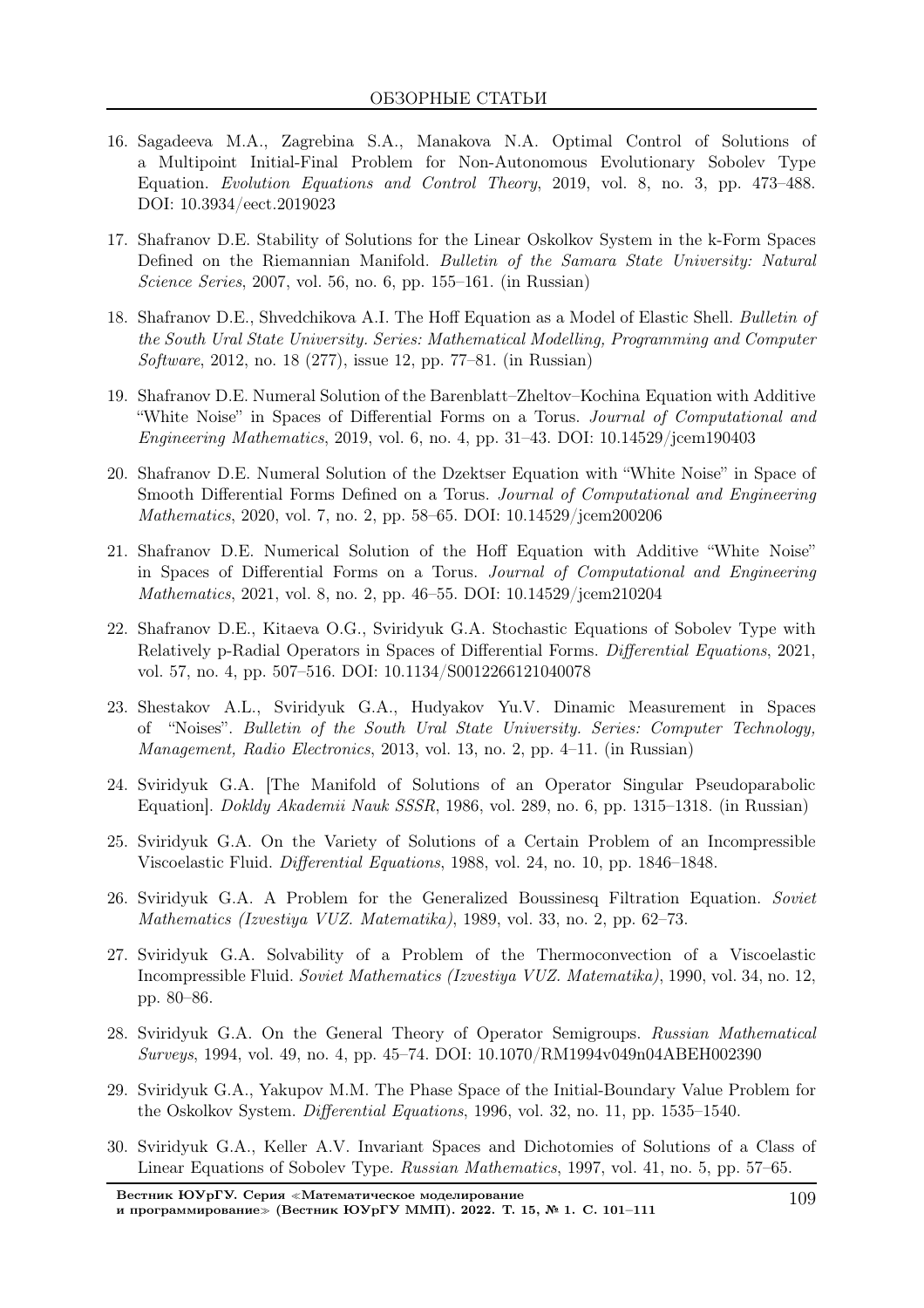- 31. Sviridyuk G.A., Efremov A.A. Optimal Control of a Class of Linear Degenerate Equations. Doklady Mathematics, 1999, vol. 59, no. 1, pp. 157–159.
- 32. Sviridyuk G.A., Manakova N.A. The Phase Space of the Cauchy–Dirichlet Problem for the Oskolkov Equation of Nonlinear Filtration. Russian Mathematics (Izvestiya VUZ. Matematika), 2003, no. 9, pp. 33–38.
- 33. Sviridyuk G.A., Ankudinov A.V. The Phase Space of the Cauchy–Dirichlet Problem for a Nonclassical Equation. Differential Equations, 2003, vol. 39, no. 11, pp. 1639–1644. DOI: 10.1023/B:DIEQ.0000019357.68736.15
- 34. Sviridyuk G.A., Kazak V.O. The Phase Space of an Initial-Boundary Value Problem for the Hoff Equation. Mathematical Notes, 2002, vol. 71, no. 2, pp. 262–266. DOI: 10.4213/mzm347
- 35. Sviridyuk G.A., Kitaeva O.G. Invariant Manifolds of the Hoff Equation. Mathematical Notes, 2006, vol. 79, no. 3, pp. 408–412. DOI: 10.4213/mzm2713
- 36. Sviridyuk G.A., Shemetova V.V. Hoff Equations on Graphs. Differential Equations, 2006, vol. 42, no. 1, pp. 139–145. DOI: 10.1134/S0012266106010125
- 37. Sviridyuk G.A., Manakova N.A. An Optimal Control Problem for the Hoff Equation. Journal of Applied and Industrial Mathematics, 2007, vol. 1, no. 2, pp. 247–253. DOI: 10.1134/S1990478907020147
- 38. Sviridyuk G.A., Manakova N.A. The Barenblatt–Zheltov–Kochina Model with Additive White Noise in Quasi-Sobolev Spaces. Journal of Computational and Engineering Mathematics, 2016, vol. 3, no. 1, pp. 61–67. DOI: 10.14529/jcem16010
- 39. Zagrebina S.A., Konkina A.S. The Multipoint Initial-Final Value Condition for the Navier– Stokes Linear Model. Bulletin of the South Ural State University. Series: Mathematical Modelling, Programming and Computer Software, 2015, vol. 8, no. 1, pp. 132–136. DOI: 10.14529/mmp150111
- 40. Zamyshlyaeva A.A., Bychkov E.V., Tsyplenkova O.N. Mathematical Models Based on Boussinesq–Love Equation. Applied Mathematical Sciences, 2014, vol. 8, pp. 5477–5483. DOI: 10.12988/ams.2014.47546
- 41. Zamyshlyaeva A.A., Al-Isawi J.K.T. On Some Properties of Solutions to One Class of Evolution Sobolev Type Mathematical Models in Quasi-Sobolev Spaces. Bulletin of the South Ural State University. Series: Mathematical Modelling, Programming and Computer Software, 2015, vol. 8, no. 4, pp. 113–119. DOI: 10.14529/mmp150410
- 42. Zamyshlyaeva A.A., Lut A.V. Numerical Investigation of the Boussinesq–Love Mathematical Models on Geometrical Graphs. Bulletin of the South Ural State University. Series: Mathematical Modelling, Programming and Computer Software, 2017, vol. 10, no. 2, pp. 137–143. DOI: 10.14529/mmp170211
- 43. Zamyshlyaeva A.A., Bychkov E.V. The Cauchy Problem for the Sobolev Type Equation of Higher Order. Bulletin of the South Ural State University. Series: Mathematical Modelling, Programming and Computer Software, 2018, vol. 11, no. 1, pp. 5–14. DOI: 10.14529/mmp180101

Received November 3, 2021